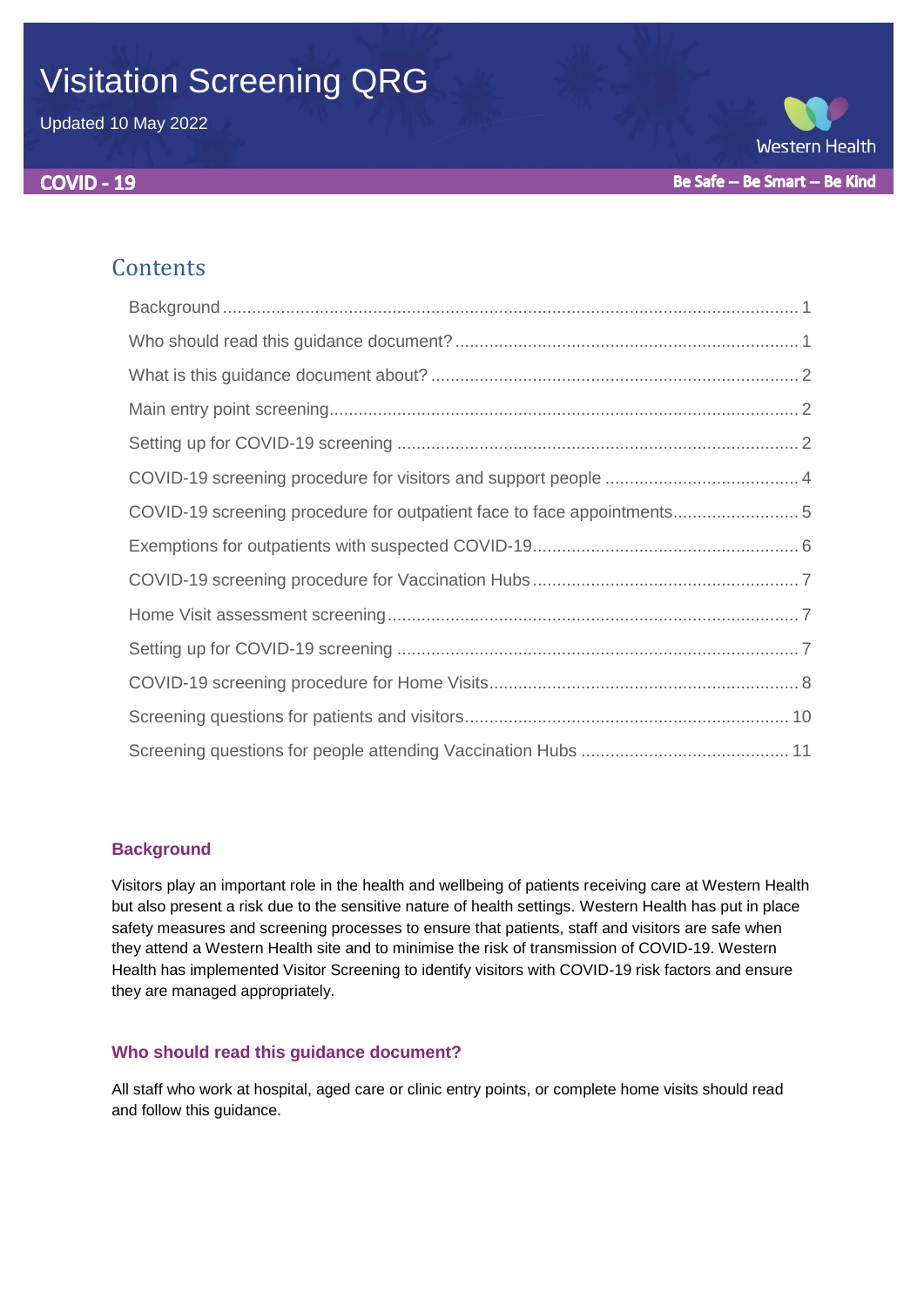#### <span id="page-1-0"></span>**What is this guidance document about?**

This guidance document is about the implementation of COVID-19 screening processes to ensure that every visitor to Western Health is screened appropriately. This guidance document is to be used in collaboration with the Visitation QRG available on the [microsite.](https://coronavirus.wh.org.au/quick-reference-guides/)

#### <span id="page-1-1"></span>**Main entry point screening**

All visitors to Western Health, including couriers and company representatives, visitors to inpatients, outpatients and their support people must be screened for COVID-19 symptoms & risk factors on entry. The following screening guidance relates to these entry points during the entry point opening hours:

- Sunshine Hospital main entrance, Furlong Road
- Joan Kirner main entrance, Furlong Road
- Footscray Hospital main entrance, Gordon Street
- Footscray Hospital OPD entrance, Eleanor Street
- Williamstown Hospital main entrance, Railway Crescent
- Sunbury Hospital main entrance, Macedon Street
- Grant Lodge Aged Care main entrance, Clarinder Street, Bacchus Marsh
- Bacchus Marsh Hospital main entrance, Grant Street
- 10 Turner Street Clinics, main entrance, Turner Street
- Tweddle Infant Settling, main entrance, Lerderderg Street, Bacchus Marsh
- Bacchus Marsh Community Health Centre main entrance, Turner Street
- Melton Health main entrance, Barries Road
- Melton Health and Community Services main entrance, Barries Road
- <span id="page-1-2"></span>• Caroline Springs Community Health Centre, Caroline Springs Blvd

#### **Setting up for COVID-19 screening**

The following points outline the recommended actions required to set up COVID-19 screening at main entry points, outpatient clinics or at Vaccination Hubs.

- 1. Prepare a single entrance for visitors, outpatients, support people or people attending for vaccinations
- 2. Prepare entrance staff roster (security or rostered screening personnel depending on site), ensure up to two staff members are available per main entry points. Ensure staff are orientated to COVID-19 screening and registration processes
- 3. At the entry point of outpatient clinics, ensure at least one staff member is available to conduct COVID-19 screening.
- 4. Ensure entry point staff have COVID-19 screening and registration process resources including:
	- a. [Screening questions](#page-8-0)
	- b. Patient/Visitor attestation or Vaccination Hub Patient/Visitor attestation QR code posters for display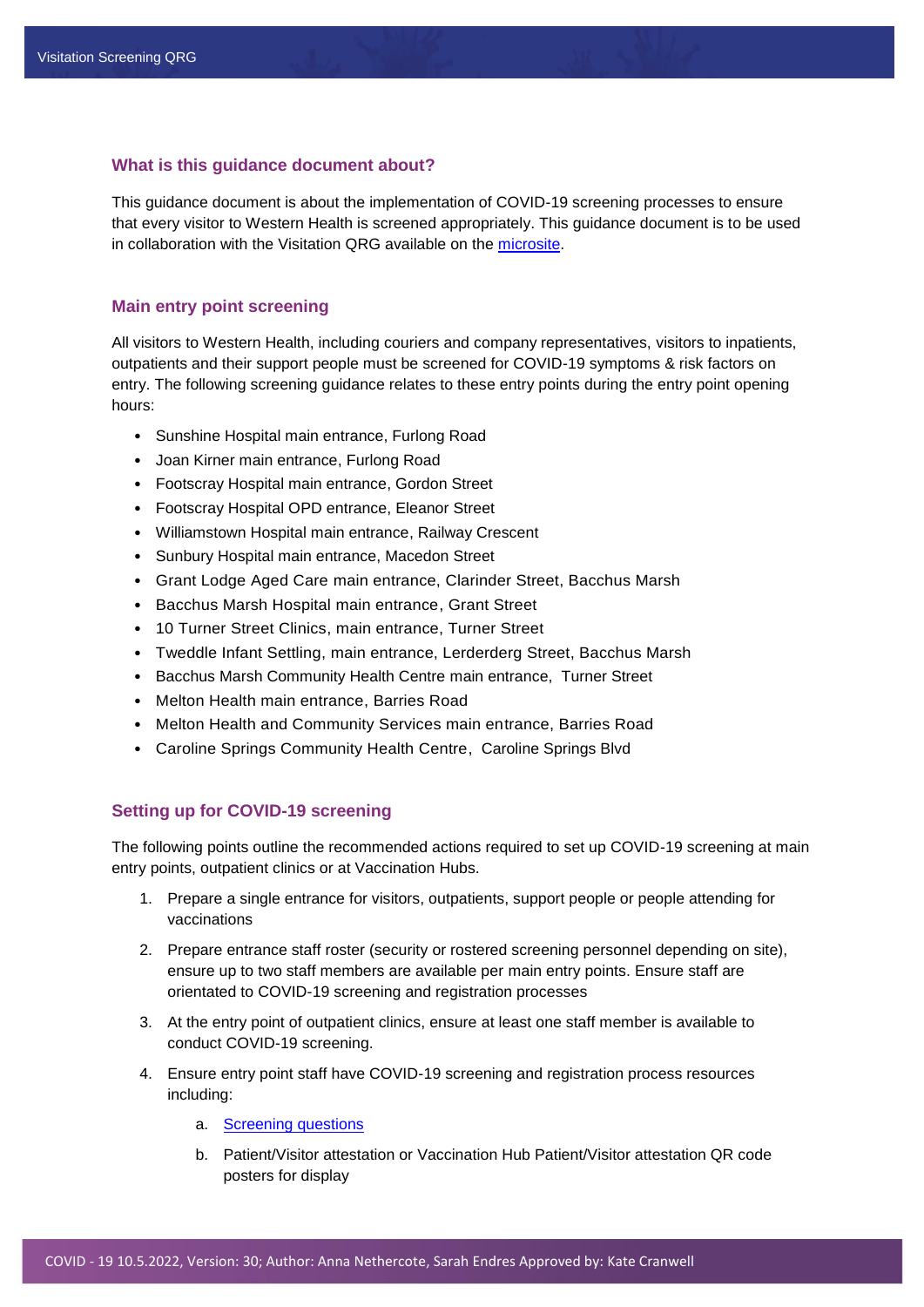- c. Tablets 2 per main entry point and 1 at smaller entry locations. Tablets must be cleaned with Clinell wipes/equivalent in-between users. Users should use hand sanitiser before and after using the tablets.
- d. Symptomatic Visitor handout (copies printed to hand out to symptomatic visitors, found under 'V" on the [microsite\)](https://coronavirus.wh.org.au/quick-reference-guides/)
- e. Visitation Screening QRG (this document)
- f. Single use face masks. Have an adequate supply of single use masks to provide to visitors, outpatients and support people. Children under 8 years are not required to wear masks.
- 5. Face shields. A supply of face shields should be available for those with a lawful mask exemption to wear wherever possible
- 6. At main entrances:
	- a. Rapid Antigen Test (RAT) Kits. Have an adequate supply of RAT Kits to provide to visitors and support people who are unvaccinated and have an exemption to enter the hospital OR to visitors who have tested positive to COVID-19 in the past 10 days OR for visitors to Newborn Services.
	- b. N95 masks. Have an adequate supply of N95 masks to provide to all visitors. KF94 masks can be provided to visitors who are unable to tolerate an N95.
	- c. Visitor identification. Have wrist bands (or stickers at BM, MH, CS sites) available to put on visitors, outpatients and support people to designate those people who have been screened
- 7. Designate an entry lane at each entrance and mark up 1.5 metre spacing to accommodate queuing of visitors, outpatients, support people or people attending for vaccinations
- 8. Print visual displays at the entrance to make known:
	- a. Screening check point station
	- b. Screening questions will be asked of visitors/outpatients/support people/people attending for vaccinations OR the patient/ visitor attestation or Vaccination Hub survey can be completed via QR code
	- c. Expectations related to wearing masks in a health service
- 9. For hospital entrances: Print OR have an electronic record of admitted patients in the hospital on a daily basis to create a hospital 'visitor log'
	- a. Prepare your hospital visitor log to add visitor names on entry, allowing for documenting time of entry and exit
	- b. Print a list of ward contact numbers (to be used to seek clarifications about visitation exemptions)
- 10. Supply hand sanitiser at each entrance
- 11. For the elderly and people with disability or impairment, prepare a seat if they need to wait for screening (this will need to be cleaned between visitors if used)
- 12. Ensure personal protective equipment aligning with the Western Health PPE guidelines is available for entry point staff.
- 13. Have a local escalation process for staff manning entrances if issues arise.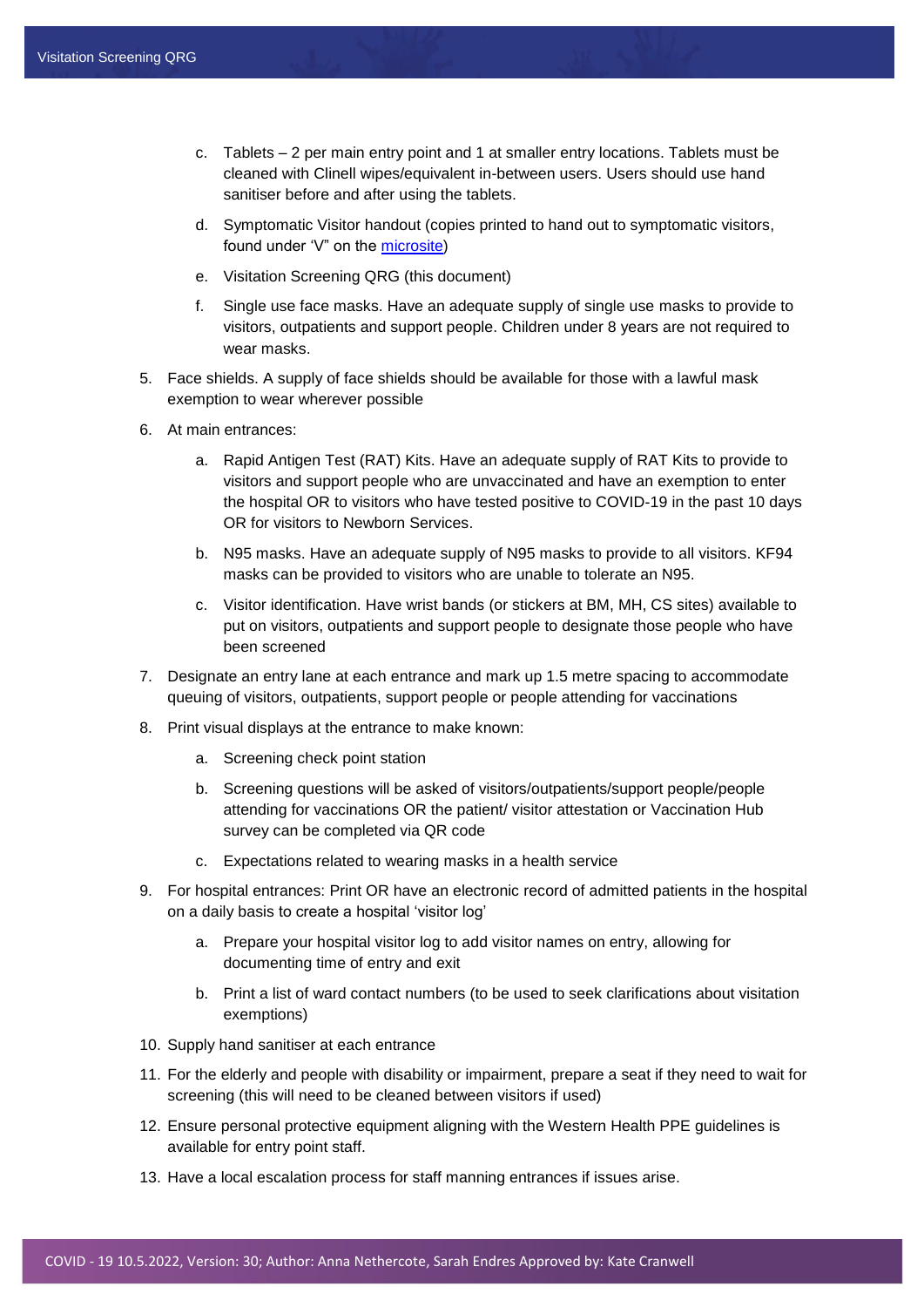#### <span id="page-3-0"></span>**COVID-19 screening procedure for visitors and support people**

Take the following actions to screen visitors and support people for COVID-19.

1. Assess and manage the risk of each visitor or support person by using the [screening](#page-8-0)  [questions](#page-8-0) OR for visitors/support people who complete the attestation survey via the QR code, check the colour of their mobile phone screen. A green screen indicates no COVID-19 risk factors; a red or orange screen indicates COVID-19 risk factors.

If a visitor or support person's responses to ANY of the [screening questions](#page-8-0) triggers an ALERT OR a red or orange screen is presented, the individual should NOT be permitted entry, except in relation to vaccination/mask wearing where if they answer 'No' OR in relation to being 7, 8 or 9 days post testing positive to COVID-19, they are required to complete a RAT. In exceptional circumstances a further risk assessment **should** be conducted to determine if the person may enter. Please contact the de-isolation HMO for a risk assessment on 8395 9048 or via switch 8345 6666 (BM, MH and CS to follow local escalation pathway).

2. **Exemptions:** if a visitor requests an exemption to visitation rules, clarify whether they have a visitation exemption granted and what the exemption is. This information may have already been provided by the ward, however if not, contact the ward to seek clarification.

Exemptions for visitors of suspected or confirmed COVID-19 patients can be approved locally by the Unit Manager or delegated in-charge.

- 3. Document the visitor's name, time of entry, contact number and time of departure.
- 4. **Couriers & Company Representatives:** Document the visitor's name, company they are employed by, contact number, time of arrival and time of departure.
- 5. If eligible to enter the hospital, ask the visitor or support person to wear a:
	- a. Wrist band or sticker (as proof of screening and registration) that is visible at all times. Staff must undertake hand hygiene before and after assisting people to don the wrist band. Where possible, physical contact with visitors; outpatients and support people should be avoided or minimised.
	- b. Single use mask upon entry and inform them that the mask should stay on throughout their visit until they exit the hospital. For those with a lawful mask exception, a face shield should be worn where possible.

*Note: In accordance with DH guidance, if an individual has a lawful reason (such as a medical condition or trauma) for being unable to wear a face mask or shield, an exemption may be granted. No supporting evidence is required. Security staff should refer people who request an exemption to wearing a face mask directly to the manager of the clinical setting they are attending (e.g. NUM/ AHA, service manager). Entry will only be granted in exceptional circumstances such as for end of life care. The manager of the clinical setting is responsible for ensuring it is safe for the visitor/patient to enter and that relevant staff are informed of their arrival. Consideration should be given to the ability to maintain physical distance, exposure to COVID positive or suspected COVID patients and OHS. For further information relating to mask exemptions please refer to the 'Navigating face mask exemptions QRG' on the [microsite.](https://coronavirus.wh.org.au/quick-reference-guides/)*

Visitors and support people arriving with their own cloth mask in situ must change to wearing a single use mask. However, if the individual is already wearing an N95 mask they do not need to change it unless it is observed to be stained, soiled or damp.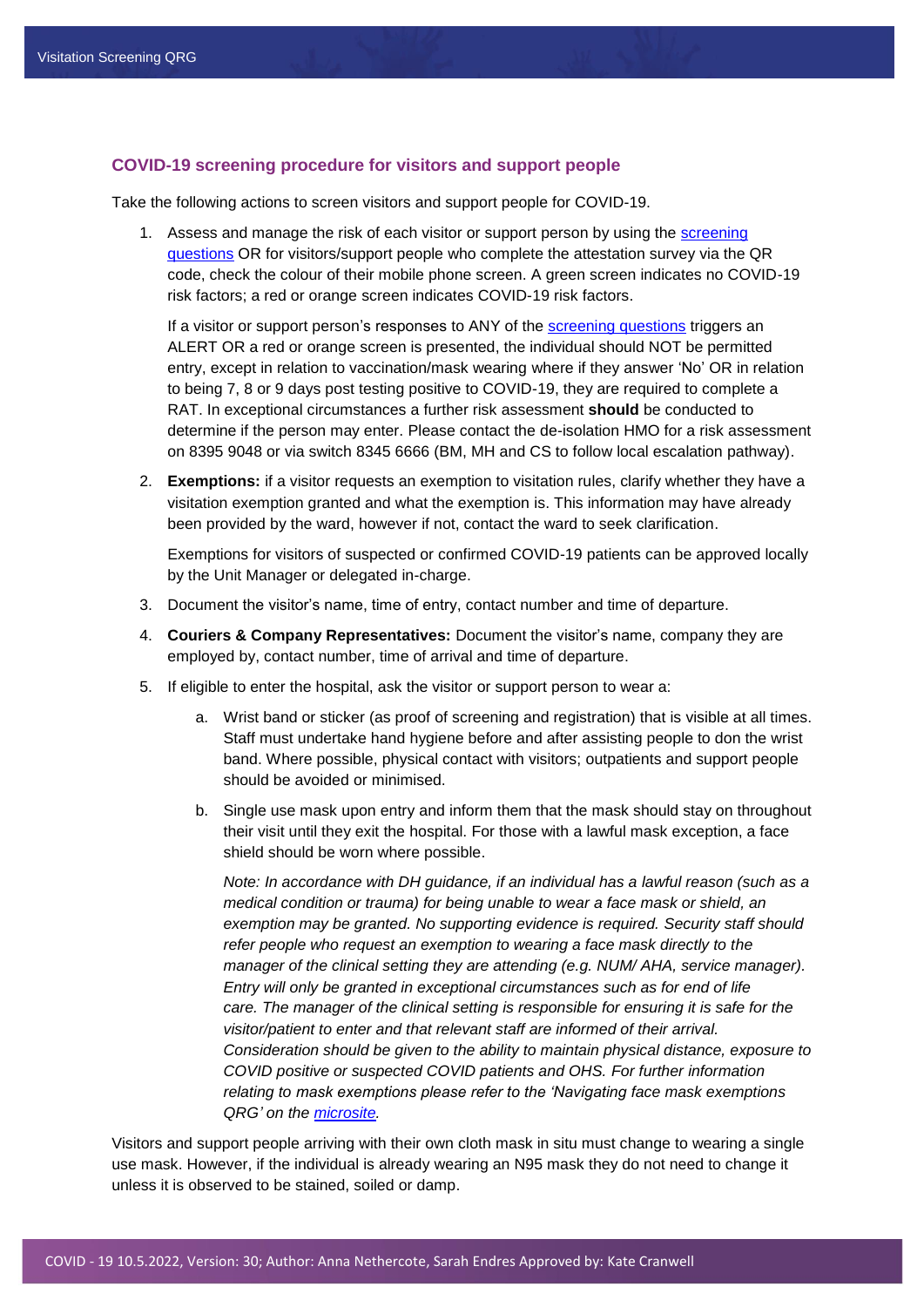#### <span id="page-4-0"></span>**COVID-19 screening procedure for outpatient face to face appointments**

- 1. Call/send a text message to all outpatients requesting that if they OR their intended support person have any COVID-19 symptoms they should make immediate contact with the outpatient clinic.
- 2. Each local outpatient clinic will need to have their own processes in place for screening outpatients AND their support people for COVID-19 on the day of appointment. Outpatient clinics residing within the hospital can choose whether they repeat COVID-19 screen outpatients and their support people who have entered via a main entrance.
- 3. On arrival confirm whether the outpatient has an appointment. Outpatients should present an outpatient appointment letter (as proof of appointment). If the person presenting does not have an appointment deny entry and seek to clarify upcoming appointments.
- 4. Assess and manage the risk of each outpatient AND support person by using the [screening](#page-8-0)  [questions](#page-8-0) OR for visitors/patients who complete the attestation survey via the QR code, check the colour of their mobile phone screen. A green screen indicates no COVID-19 risk factors; a red screen indicates COVID-19 risk factors.

If an outpatient's responses to ANY of the screening questions triggers an ALERT, OR a red screen is presented the individual should NOT be permitted entry without further risk assessment. Refer to the previous section for how to manage support people.

If symptomatic, provide the outpatient a single use mask and ask them to put it on; and provide them with a copy of the 'Symptomatic Visitor handout'; and recommend that they seek immediate COVID-19 testing at a COVID Testing Clinic.

If an outpatient tested positive 7, 8 or 9 days prior to the appointment and is asymptomatic, provide the outpatient with an N95 mask and ask them to wear it for the duration that they are on site.

If other risks are present, please contact the de-isolation HMO for a risk assessment on 8395 9048 or via switch 8345 6666 (BM, MH and CS to follow local escalation pathway).

- 5. If eligible to enter the hospital, ask the outpatient to wear a:
	- a. Wrist band or sticker (as proof of screening and registration) that is visible at all times. Staff must undertake hand hygiene before and after assisting people to don the wrist band. Where possible, physical contact with outpatients and support people should be avoided or minimised.
	- b. Single use mask, if applicable, upon entry and inform that the mask should stay on throughout their visit until they exit the hospital. For those with a lawful mask exemption, a face shield should be worn where possible.

*Note: In accordance with DH guidance, if an individual has a lawful reason (such as a medical condition or trauma) for being unable to wear a face mask or shield, an exemption may be granted. No supporting evidence is required. Security staff should refer people who request an exemption to wearing a face mask directly to the manager of the clinical setting they are attending. The manager of the clinical setting is responsible for ensuring it is safe for the individual to enter and that relevant staff are informed of their arrival. Consideration should be given to the ability to maintain physical distance, exposure to COVID positive or suspected COVID patients and*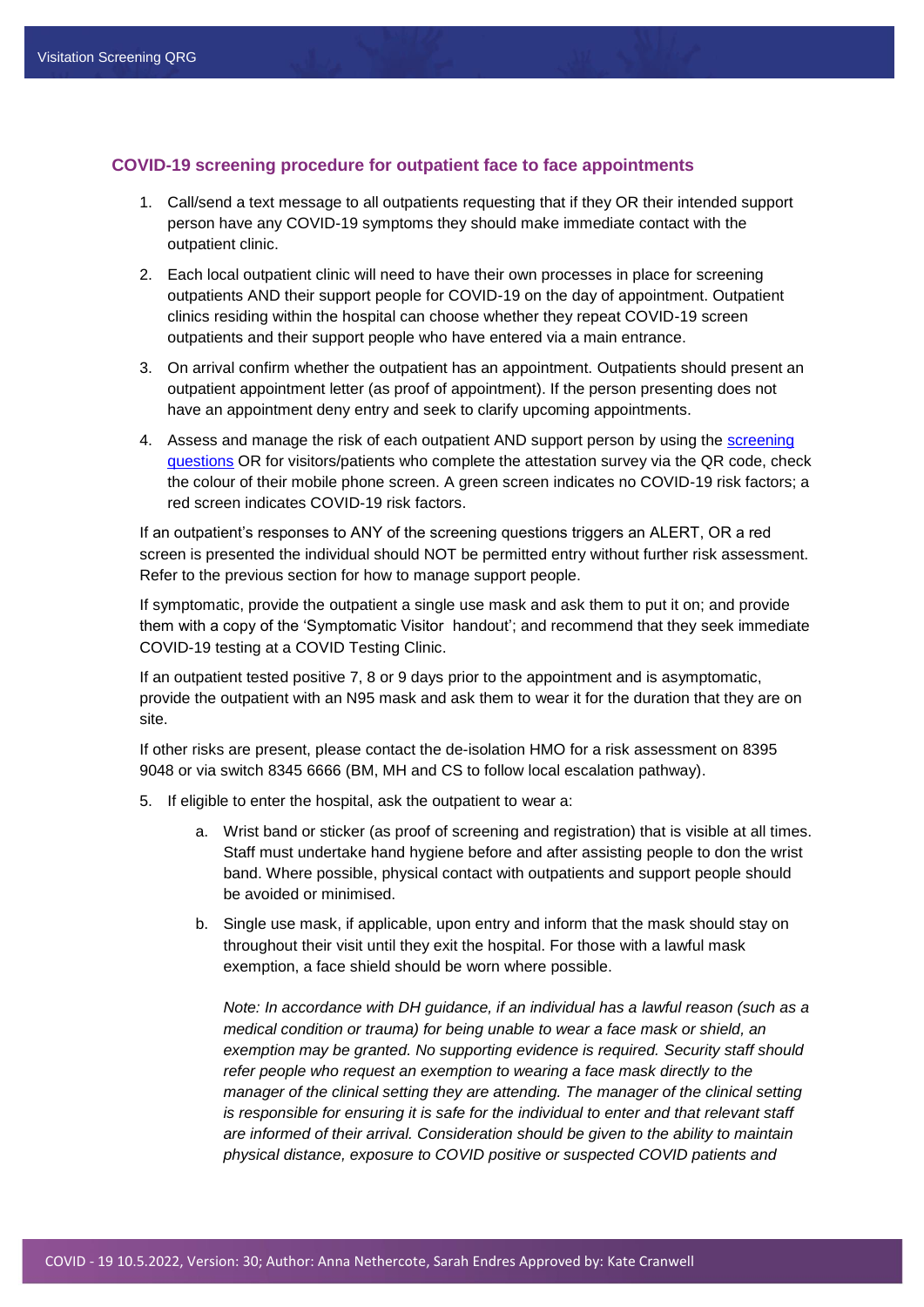*OHS. For further information relating to mask exemptions please refer to the 'Navigating face mask exemptions QRG' on the [microsite.](https://coronavirus.wh.org.au/quick-reference-guides/)* 

Outpatients arriving with their own cloth mask in situ must change to wearing a single use mask. However, if the individual is already wearing an N95 mask they do not need to change it unless it is observed to be stained, soiled or damp.

#### <span id="page-5-0"></span>**Exemptions for outpatients with suspected COVID-19**

If an outpatient is suspected to have COVID-19, exemptions are only granted for those who *must*  attend a face to face appointment. Exemptions are granted by the treating clinician in consultation with the Head of Unit. If an appointment is approved the following procedure should be followed:

Prior to the appointment communicate the process to:

- Patient/ family
- Head of Unit
- Clinic Staff
- Operations Manager
- Infection Prevention

When booking the patient ensure:

- The patient is booked into the last available appointment
- A dedicated room is booked.
- Air purifiers are requested via Infection Prevention if available. The room contains only necessary equipment and supplies.

Patient arrival:

- Security or patient to call the relevant clinical area prior to arrival
- Nursing staff should escort patient in Tier 3 PPE according to WH PPE guidelines directly from car or entrance to isolation room
- If the patient is an adult provide with a single use mask. If the patient is a child, with parent/ guardian consent, determine if they are able to wear a surgical mask, or drape a surgical mask across the neonate's face
- Nurse to complete the COVID visitor checklist.
- Patient or child to be escorted from building at end of appointment by nominated nursing staff member in full PPE

#### Consultation:

 Treating clinician to wear Tier 3 PPE according to WH PPE guidelines and to wait in the room ready for patient's arrival.

Completion:

 Room should be cleaned as per the 'Environmental Cleaning Disinfection Terminal Clean' policy on the [microsite.](https://coronavirus.wh.org.au/quick-reference-guides/) Liaise with Environmental Services prior to appointment to ensure this is done immediately afterwards.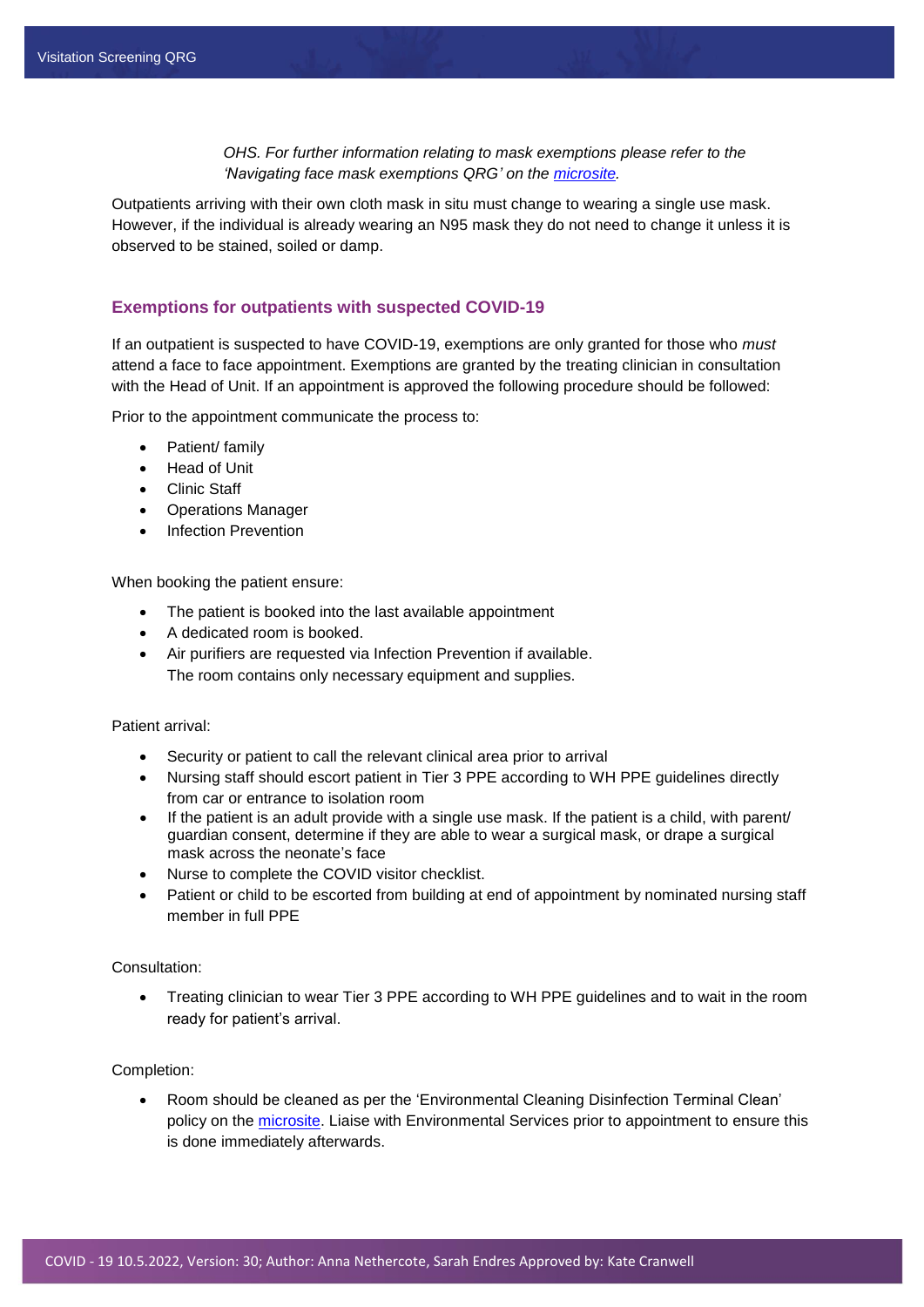#### <span id="page-6-0"></span>**COVID-19 screening procedure for Vaccination Hubs**

Take the following actions to screen patients and support people for COVID-19:

1. Assess and manage the risk of each patient and their support person by using the [screening](file://///whoffice/shared/WH%202020%20nCoV/Microsite%20documents/V%20-%20Visitation%20documents/Visitation%20Screening%20QRG/Screening%20questions%20for%20people%20attending%20Vaccination%20Hubs)  [questions](file://///whoffice/shared/WH%202020%20nCoV/Microsite%20documents/V%20-%20Visitation%20documents/Visitation%20Screening%20QRG/Screening%20questions%20for%20people%20attending%20Vaccination%20Hubs) OR for those who complete the Vaccination Hub visitor/ patient attestation survey via the QR code, check the colour of their mobile phone screen. A green screen indicates no COVID-19 risk factors; a red screen indicates COVID-19 risk factors.

If a patient or support person's responses to ANY of the [screening questions](file://///whoffice/shared/WH%202020%20nCoV/Microsite%20documents/V%20-%20Visitation%20documents/Visitation%20Screening%20QRG/Screening%20questions%20for%20people%20attending%20Vaccination%20Hubs) triggers an ALERT**,** OR a red screen is presented, the patient is NOT PERMITTED TO ENTER without further assessment. To seek a risk assessment please contact the Associate Nurse Unit Manager.

If the individual is symptomatic, provide them with a single use mask and ask them to put it on; and provide them with a copy of the 'Symptomatic Visitor handout'; and recommend that they seek immediate COVID-19 testing at a COVID-19 Testing Clinic.

2. If eligible to enter the Vaccination Hub, ask the patient and their support people to wear a single use mask upon entry and inform them that the mask should stay on throughout their visit until they exit the Vaccination Hub. For those with a lawful mask exception a face shield should be worn where possible.

> *Note: In accordance with DH guidance, if an individual has a lawful reason (such as a medical condition or trauma) for being unable to wear a face mask or shield, an exemption may be granted. No supporting evidence is required. Security staff should refer people who request an exemption to wearing a face mask directly to the manager of the clinical setting they are attending (e.g. NUM/ AHA, service manager). Entry will only be granted in exceptional circumstances such as for end of life care. The manager of the clinical setting is responsible for ensuring it is safe for the visitor/patient to enter and that relevant staff are informed of their arrival. Consideration should be given to the ability to maintain physical distance, exposure to COVID positive or suspected COVID patients and OHS. For further information relating to mask exemptions please refer to the 'Navigating face mask exemptions QRG' on the [microsite.](https://coronavirus.wh.org.au/quick-reference-guides/)*

Patients and their support people arriving with their own cloth mask in situ must change to wearing a single use mask. However, if the individual is already wearing an N95 mask they do not need to change it unless it is observed to be stained, soiled or damp.

#### <span id="page-6-1"></span>**Home Visit assessment screening**

To minimise the risk of transmission, COVID-19 symptom screening must be completed PRIOR to AND on arrival to a home visit with the client AND with any other individual who is present at the home visit. COVID-19 symptom screening is to occur in addition to the usual home visit risk assessment screening tool.

#### <span id="page-6-2"></span>**Setting up for COVID-19 screening**

The following points outline the recommended actions required to set up COVID-19 screening in preparation for home visits.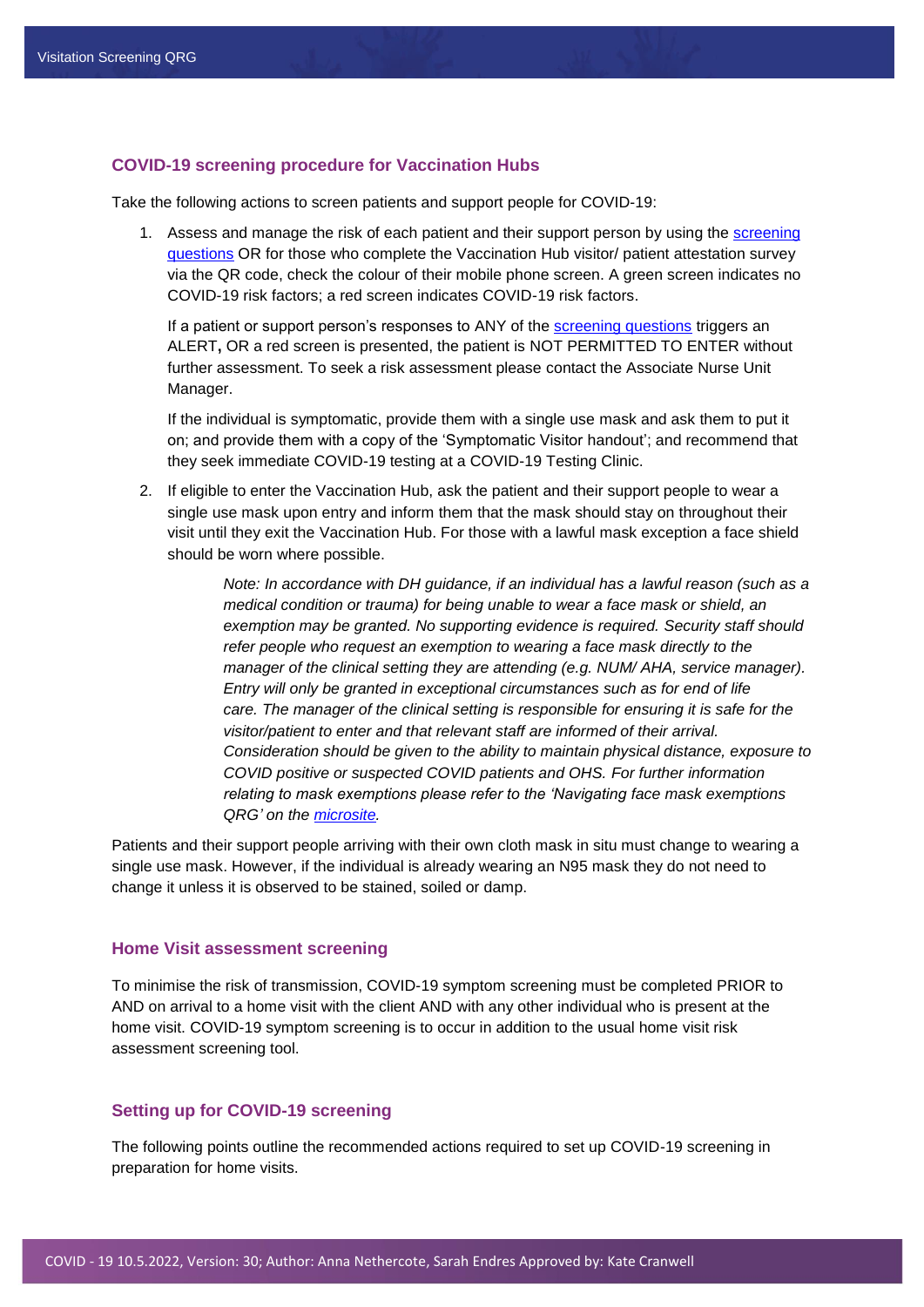- 1. Ensure staff are orientated to COVID-19 screening processes
- 2. Ensure staff have COVID-19 screening process resources, including
	- a. [Screening questions,](#page-8-0) available within this document or within the AD24.4 COVID-19 Outpatient and Home Visit Screening Tool on the [microsite](https://coronavirus.wh.org.au/quick-reference-guides/)
	- b. Visitation Screening QRG (this document)
	- c. Have an adequate supply of single use masks to provide to the client and all household occupants
- 3. A supply of face shields should be available for those with a lawful mask exception to wear wherever possible. Children under 8 years old are not required to wear masks but can be provided if requested. If not already available, supply hand sanitiser for staff to take on home visits. Staff may also be supplied with a non-contact, infra-red scanner thermometer for use during home visit screening but this is optional.
- 4. Ensure personal protective equipment (PPE) is available for staff to enable them to abide by the Western Health (PPE) guidelines
- 5. Have a local escalation process for staff attending home visits to use if any issues arise.

#### <span id="page-7-0"></span>**COVID-19 screening procedure for Home Visits**

Take the following actions to screen ALL individuals (client and household occupants) present at a home visit.

1. On the day prior, contact the client and in addition to completing the home visit risk assessment tool, assess the client AND each individual who will be present at the home visit for COVID-19 by using the [screening questions](#page-8-0)

If a client OR any other present individual's responses to ANY of the [screening questions](#page-8-0) triggers an ALERT escalate the positive screening result using local processes to determine whether to postpone or proceed with the appointment. Home visits should be postponed unless the appointment is deemed clinically essential. The de-isolation HMO can be contacted for risk assessment on 8395 9048 or via switch 8345 6666 (BM, MH and CS to follow local escalation pathway).

Recommend that they seek immediate COVID-19 testing at a COVID Testing Clinic.

- 2. On arrival to the home visit appointment assess and manage the client AND each individual present at the home visit for COVID-19 by using the screening questions below and manage as described above
- 3. Ask the client and other individuals present to wear a single use surgical mask at all times during the home visit. For those with a lawful mask exemption, a face shield should be worn where possible. Any client or other individual with their own mask in situ must change to wearing a surgical mask. However, if the individual is already wearing a surgical mask they do not need to change it unless it is observed to be stained, soiled or damp.

*Note: In accordance with DH guidance, if an individual has a lawful reason (such as a medical condition or trauma) for being unable to wear a face mask or shield, an exemption may be granted. No supporting evidence is required. Staff should refer people who request an exemption to wearing a face mask directly to the manager of the relevant clinical setting (e.g. NUM/ AHA, service manager). The manager of the clinical setting is responsible for ensuring*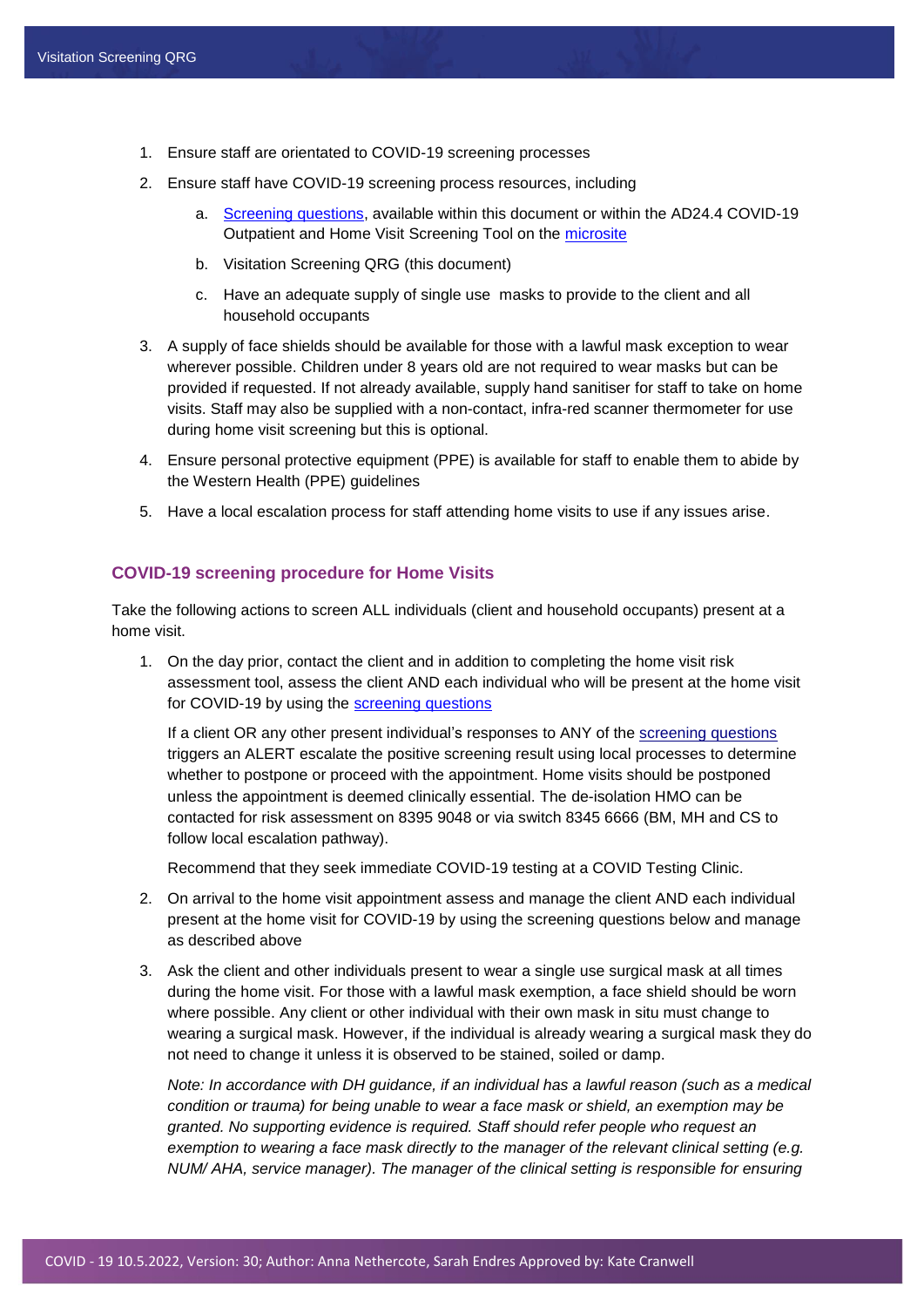<span id="page-8-0"></span>*it is safe for the clinician to conduct the home visit and that relevant staff are informed. Consideration should be given to the ability to maintain physical distance, exposure to COVID positive or suspected COVID patients and OHS. For further information relating to mask exemptions please refer to the 'Navigating face mask exemptions QRG' on the [microsite.](https://coronavirus.wh.org.au/quick-reference-guides/)*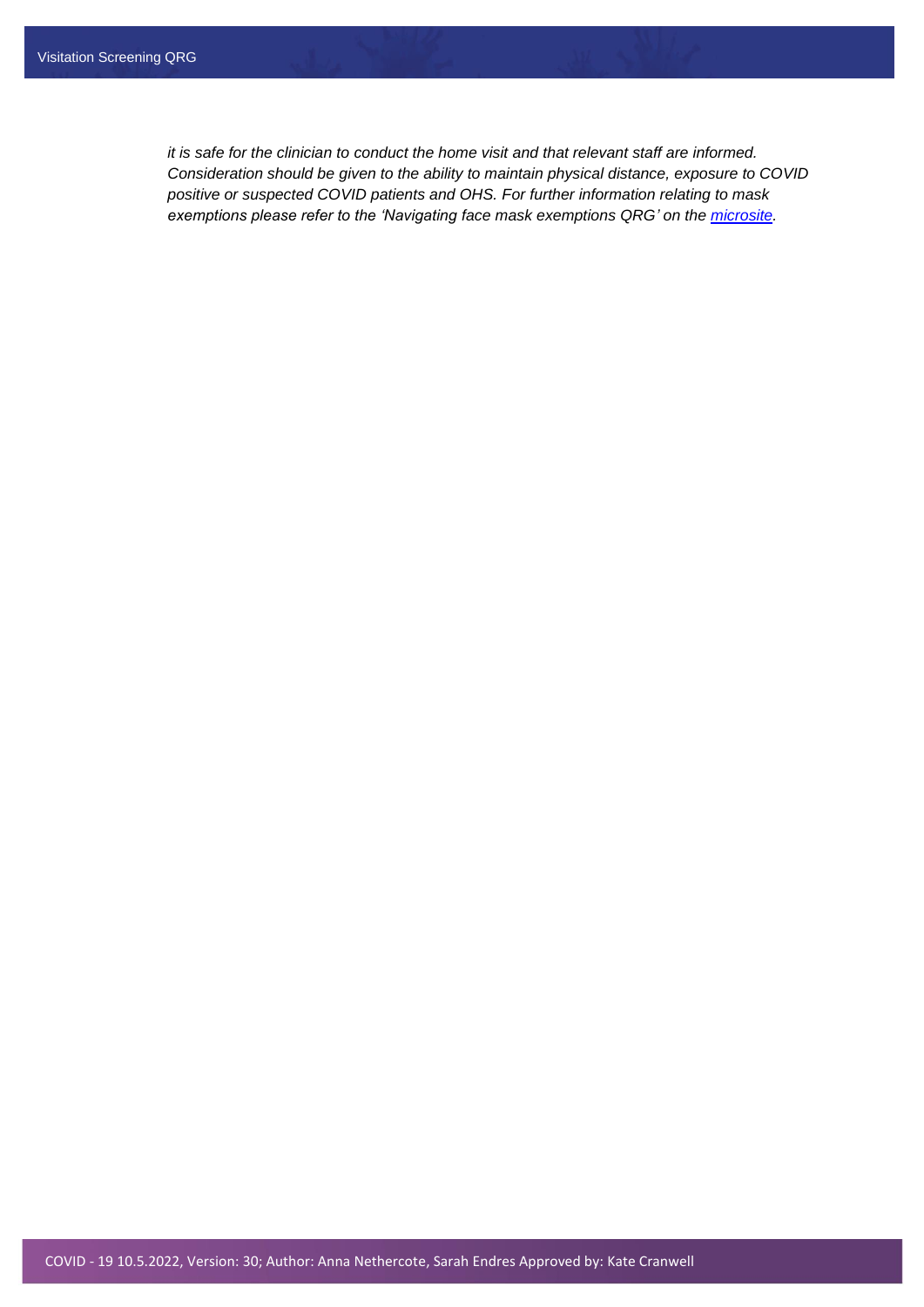#### <span id="page-9-0"></span>**Screening questions for patients and visitors (excluding to Vaccination Hubs)**

*Print these and make them available for staff undertaking screening. Patients or visitors who trigger an ALERT to any of the questions below should not be automatically granted or denied entry to a Western Health site. Please refer to the guidance in the relevant sections in the QRG above for further details as to how to manage staff, patients or visitors who trigger an ALERT.*

1. Do you have a temperature higher than 37.5°C OR chills?

#### **YES = ALERT**

- 2. Do you have symptoms of a cold or a cough such as?
	- a. breathing difficulties such as breathlessness
	- b. cough
	- c. sore throat
	- d. runny nose
	- e. loss of taste or smell

#### **YES = ALERT**

3. Are you awaiting COVID-19 test results (except as part of a surveillance testing program)?

**YES = ALERT**

4. Have you tested positive to COVID-19 in the past 10 days?

If YES, then ask:

4.1 What date did you do the test?

#### **If within past 6 days = ALERT**

- **If 7, 8 or 9 days prior to date of visit –** (**visitors only)** must return negative RAT result & (**patients and visitors)** must wear N95 mask while on site
- 5. Have you had contact with someone who has COVID-19 within the last 14 days (except while at work wearing appropriate PPE)?

If **YES**, then ask:

5.1 Have you had at least two doses of a COVID-19 vaccination?

If **YES** then ask question 5.2.

If **NO** = (visitors only) must return negative RAT result & (patients and visitors) must wear N95 mask while on site

5.2 Have you returned a negative COVID-19 PCR test OR has it been more than 7 days since you had contact with the person with COVID-19?

**If YES = you may enter**

If **NO** = (visitors only) must return negative RAT result & (patients and visitors) must wear N95 mask while on site

6. Are you required to self-isolate or self-quarantine under the Quarantine, Isolation and Testing Order? **YES** = ALERT

7. **(Visitors ONLY)** Have you received two or more doses of the COVID-19 vaccination?

If NO = ALERT